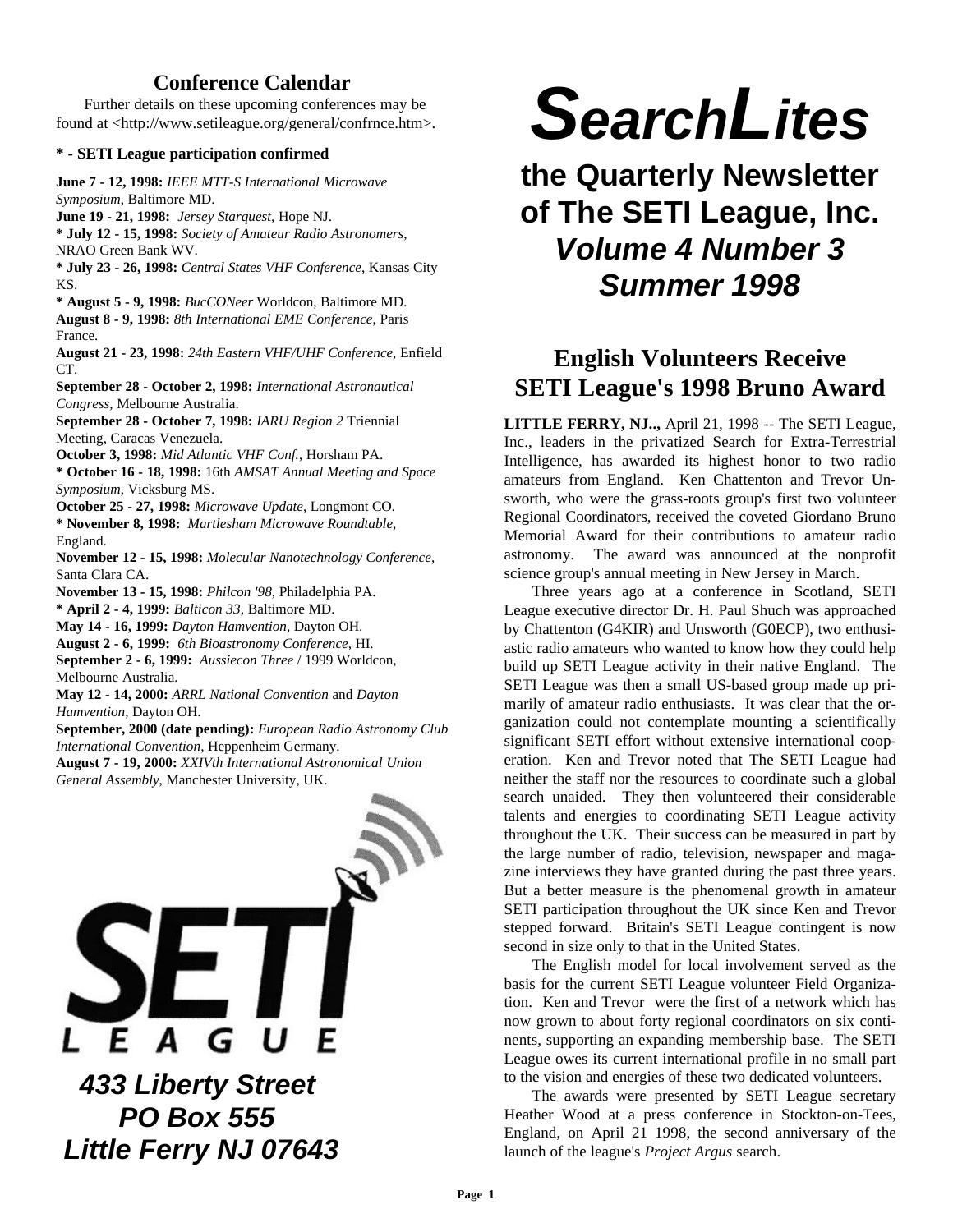## *Editorial*

# **Where Are The SETI Police?**

by H. Paul Shuch, Executive Director

Of all the policies adopted by the Trustees of The SETI League to ensure scientific rigor, none has proved more controversial than the one stating no *Project Argus* participant should publicly disclose any signal detections until they have been independently verified by another participant. The reasoning behind the policy is simple: in statistical analysis, sample size is critical. When n=1, all bets are off. We learned from the Ohio State "Wow!" signal that an event which does not repeat and cannot be verified is no existence proof whatever. Science demands peer review, and in our case the panel of peers is comprised of our hundreds of observers around the world, all coordinating their observations and correlating their findings via the Internet.

Remember Cold Fusion? About ten years ago, two chemists in Utah thought they had sustained a fusion reaction at room temperature. After an exuberant press conference, a flurry of scientific papers and presentations, and the concerted efforts of physicists and chemists around the world, it appeared that their results could not be duplicated. To be sure, they had discovered something. Just what, we still can't say (it may have even been cold fusion), but if a discovery cannot be independently verified, it has little scientific merit. It's clear that Pons and Fleishman tarnished their reputations by premature disclosure of their work. And these were trained professional scientists!

So what could be wrong with waiting for confirmation before making an announcement? Many of our members feel the Detection Protocols adopted last year somehow impinge upon their personal liberties. Especially in the US, but elsewhere to be sure, a strong tradition of freedom of expression suggests that nobody tell anyone else what he or she can or cannot say, or to whom. The conspiracy theorists, many of whom are sure that NASA SETI discovered positive signs of life prompting Congress to shut them down, are concerned that The SETI League may become party to some grand cover-up scheme. Then, there is the fear that someone's proprietary findings might somehow be usurped, that those making great discoveries may somehow be denied their due. At the extreme of this line of reasoning is the fear of one's rightfully earned Nobel Prize, or other significant recognition, going to someone else.

I fully realize that my simply telling you these concerns are groundless may do little to dispel them. But, in fact, they are. Ours is a grand, grass-roots effort, perhaps unparalleled in the annals of science. The SETI League makes no proprietary claims to anyone's efforts. There are no SETI Police to arrest you if you violate the Protocols. Nobody's membership is going to be revoked for excessive exuberance. We are not here to restrict anyone's freedoms. What we are trying to do is urge restraint and reasonable scientific rigor. Without them, we risk becoming a laughingstock, and any real discoveries made by our members being rejected by the scientific mainstream.

Send your questions to Ask Dr. SETI, PO Box 555, Little Ferry NJ 07643, or email to askdrseti@setileague.org. Remember, he's not a *real* doctor (but rather, a Ph.D., the kind who actually has to work for a living!). For health questions, consult a competent medical professional.

## **Dear Dr. SETI:**

*Can someone please inform me of what is the required surface accuracy for a 3m dish? Also, which material is superior for a dish: fiberglass or metal?*

*Phil, Australia*

## **The Doctor Responds:**

The rule of thumb for any parabolic reflector is that the surface inaccuracies should not exceed a tenth of a wavelength at the operating frequency. If, for example, you are going to search at the hydrogen line (21 cm), that means you cannot deviate from the parabolic curve by more than 2 cm at any point. (That's not too difficult a tolerance to hold, which is why some L-band dishes are made out of hardware cloth or poultry wire.)

We have people searching at much higher frequencies; their tolerance is correspondingly tighter. For example, at 10 GHz, the wavelength is 3 cm, so the dish has to be accurate to 3 mm. (This is compatible with a window-screen surface, but be sure to use copper, not plastic, screening!) And at 24 GHz (1.25 cm wavelength), it's necessary to keep all points on the surface of the dish accurate to within about a millimeter, to achieve full-rated antenna gain. So, you see it's easier to achieve reasonable antenna performance at the lower SETI frequencies.

Dish material doesn't much matter, as long as it's RF reflective. It's normally a matter of what's available and what materials you're skilled to work with. But bear in mind that fiberglass-structure dishes still need a metallized reflector surface -- this is often sprayed on over the fiberglass.

## **Dear Dr. SETI:**

*I have just seen the movie Contact, and now have some interest in SETI. Reading about Project Argus, it seems earthlings are fine tuning their equipment for certain radio signals; are we sending out any of these perfect fine tuned signals ourselves? Is there something somewhere which is sending out bleeps in prime numbers in these settings which we hope another advanced civilization will be optimized to pick up?*

*You write "Let us hope that either nature, or other civilizations, will provide us with other interesting signals of like amplitude, and sufficiently narrow bandwidth" (from Project Argus and the Challenge of Real-Time All-Sky SETI). Are we doing this for other civilizations ourselves?*

*Thank you, Jon (age 15)*

## **The Doctor Responds:**

Your question shows insight and maturity beyond your years, Jon; you are to be commended. The short answer is, only once, so far. That was the Arecibo Interstellar Message, discussed in the previous *SearchLites* (and available on the Internet.)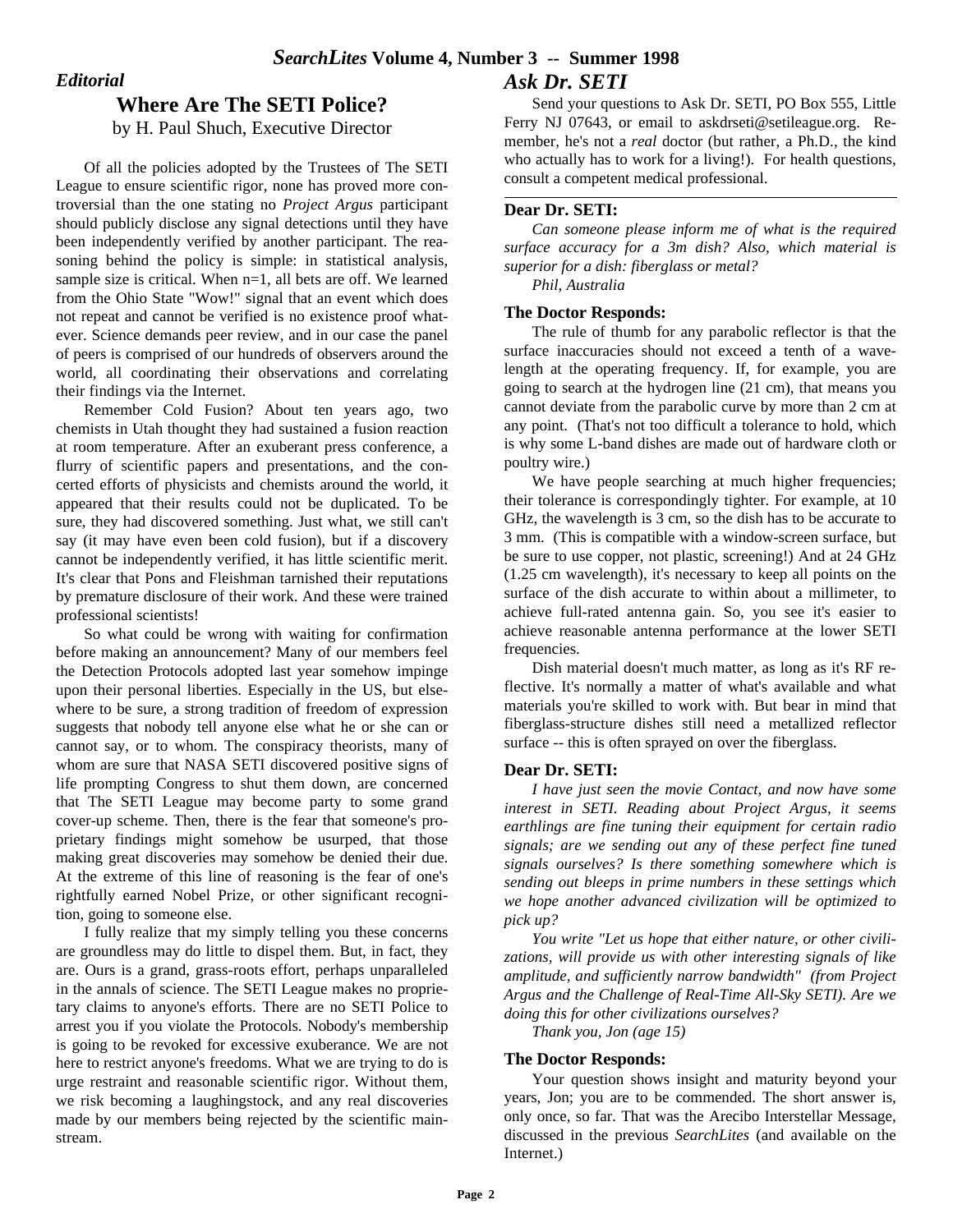## *SearchLites* **Volume 4, Number 3 -- Summer 1998**

Remember, though, that if you transmit and wait for a response, you may have to wait a very long time (in fact, twice the distance between us and the responding civilization). One advantage of starting out receiving is that signals sent thousands of years ago may just now be reaching our planet.

You should also note that it's far cheaper to receive than it is to transmit. We are a young civilization just developing its technology. One would expect the more mature civilizations (of which we hope for an abundance) to shoulder the task of building the high-power beacons. Once we've received one, I imagine it will contain instructions for building not a transport machine, but rather our own beacon transmitter!

I am gratified by one incidental aspect of your question. In asking whether we are transmitting such signals for "another advanced civilization," you seem to take their existence as a given. In that respect, your generation is light-years ahead of mine. By your reasoning, contact would seem no longer a matter of if, but of when. Let us hope you are right.

#### **Dear Dr. SETI:**

*What is the hydrogen line, and why are radio or RF transmissions prohibited at this frequency? Thanks for any info.*

*Chris, Florida*

#### **The Doctor Responds:**

The hydrogen line (1420.40575 MHz) is the precession frequency of neutral hydrogen atoms, the most abundant substance in space. It happens to fall in the quietest part of the radio spectrum, what's known as the Microwave Window. Although there may not seem to be a lot of loose hydrogen atoms about (there's perhaps one per cubic centimeter of interstellar space), the interstellar medium contains a lot of cubic centimeters. So, these individual atoms chirping away at 1420 MHz make a powerful chorus, which is readily detected by even small radio telescopes.

Hydrogen line radiation was first detected by Harvard grad student Harold Ewen and his professor, Edward Purcell, in 1951. Their instrumentation, a simple waveguide horn antenna about a meter across driving a crude diode mixer, is now on display at the National Radio Astronomy Observatory (NRAO), Green Bank WV. It's also been memorialized in song (see Sing a Song of SETI, the official songbook of The SETI League.)

Why is the hydrogen line protected spectrum? It's a great frequency for observing the structure of the universe, and some of the best and most detailed Milky Way radio maps have been made on the hydrogen line. It is probably the world's most popular radio astronomy frequency, and the International Telecommunications Union (ITU) has the good sense to protect it.

In 1959 two scholars (Philip Morrison at Cornell University and Frank Drake at NRAO) independently recognized that the hydrogen line would be a likely frequency for interstellar beacons. They reasoned that more advanced civilizations would reason that young civilizations (like ours) might already be listening there. Based upon that circular reasoning, Morrison went on to co-author the world's first modern SETI article ("Searching for Interstellar Communications," in *Nature*), and Drake conducted the first modern SETI study,

"Project Ozma," a hydrogen line search of two nearby Sun-like stars for possible artificial signals.

Over the past forty years, about three dozen other hydrogen line searches have been conducted. It was on the hydrogen line that in 1977 the Big Ear radio telescope at the Ohio State Radio Observatory detected the so-called "Wow!" signal, the most promising, intriguing and beguiling SETI candidate signal to date. The "Wow!" is also the best known SETI signal, having been featured in the "X-files." After about 100 follow-up attempts over a twenty-year period, that signal has never repeated and remains unexplained.

## *Guest Editorial:*

# **A Two-Way Street**

## by Robert W. Casey (rcasey@wenet.net)

Communication is a two-way street; even TV is becoming interactive after fifty years. This principle, by definition, will come to apply to intra-galactic communication with virtual timeless consciousness. We are in the extreme early stages of communication within the Galaxy and have encountered barriers to the two-way principle in the minds of those who fear that by reaching outwards the world will in some way bring disaster upon itself.

The selection of the so-called Water-Hole frequency band for listening carries with it a certain reciprocal implication. Water is life's basic ingredient. We assume naturally that life in the galaxy will involve water. The wavelengths for broadcasting in the Galaxy are virtually infinite. One expects that minds will have much in common, that highly evolved intelligence seeking to reach out will select first a band common to biological life. Isn't the assumption by those thinkers that intelligence sufficiently advanced to listen will have reached the same conclusion? The broadcaster has evolved further than just the listener. The broadcaster has envisioned the Galaxy as a forming "brain" connecting up its mature planetary neurons from many enlightened areas, until the whole is alight with timeless consciousness.

What we hope to hear in the "Water-Hole" is a deliberate message. Isn't it apt to suggest that we are one in a Cosmic whole in a continuum? Since "we are not alone," doesn't it follow that as beings seeking a connection, we might begin to drop our early fears and begin to take the maturing and positive step towards planning to reciprocate with a transmission?

We have seen the metamorphosis from analogue to digital while the Information Age continues an exponential development. The concept of SETI can take several swift evolutionary steps now. The SETI League should expand its mission to seek internally a preliminary set of parameters for the content of Earth's first transmissions. We must educate those concerned in the world about SETI, and help them to overcome any fear of negative consequences. We should circulate among our international colleagues preliminary parameters, and promote a conference to orchestrate our planet's first tentative steps toward maturity.

The latter step might be greatly furthered by soliciting thoughts at the outset from other SETI enthusiasts. Who better than The SETI League to adopt a leadership role in this global effort?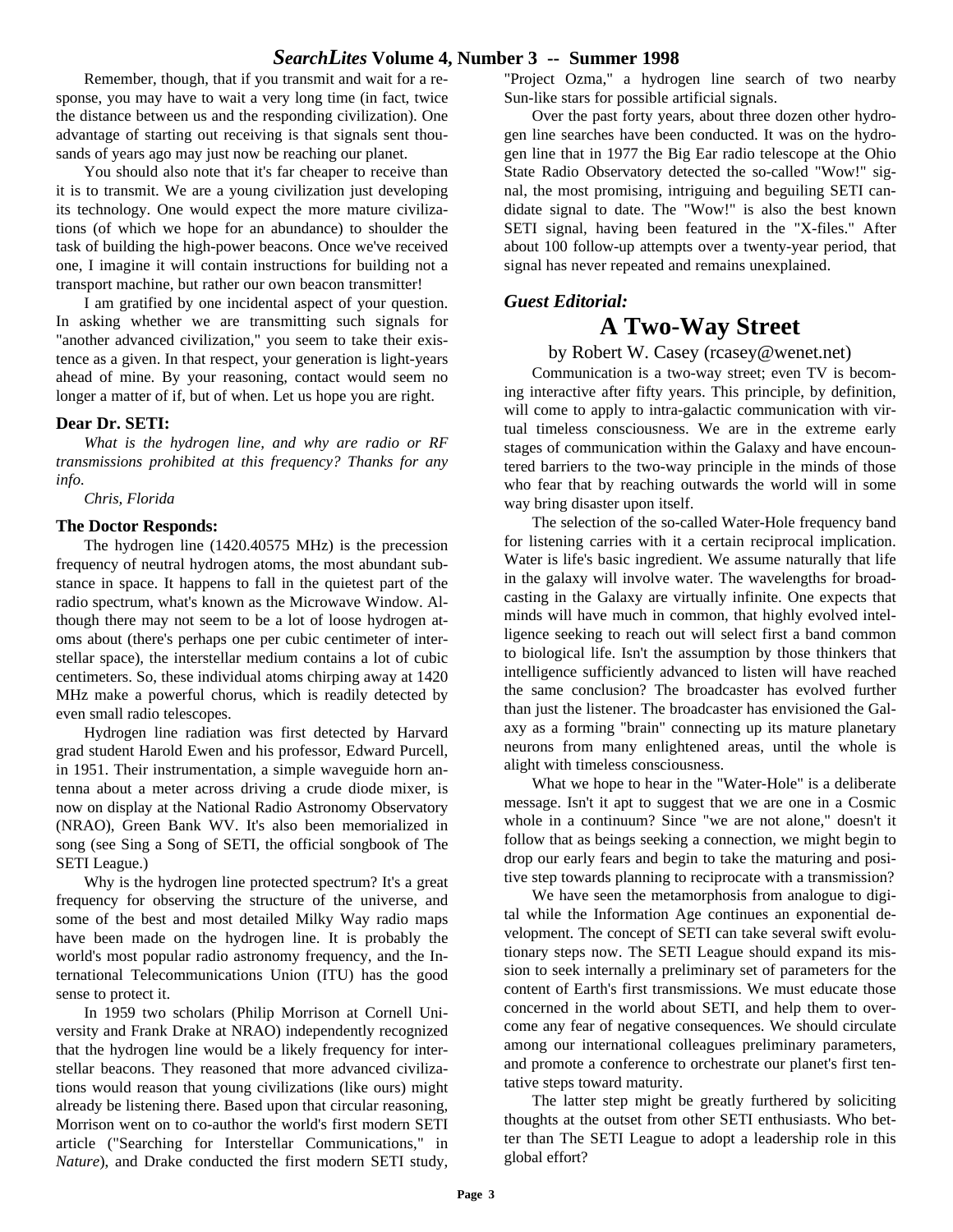## *Technical Feature*

## **Kit Update**

Efforts to provide SETI League members with a low cost Water Hole receive system are progressing. The project has been broken down into three distinct phases, as follows:

 **Phase I:** low-noise preamplifiers covering the entire Water Hole region.

 **Phase II:** a no-tune microstrip down-converter, to shift the Water Hole into the HF or VHF spectrum.

**Phase III:** cylindrical waveguide feedhorns, for use with Satellite TV dish antennas.

#### **Phase I Progress to Date:**

The SETI League has entered into an agreement with noted component supplier Down East Microwave Inc., whereby DEM will supply microwave radio astronomy and SETI hardware designed by The SETI League, in both kit and assembled form. Discounts are offered to SETI League members. A SETI League-designed preamp module (DEM model SETI-LNA) has been available since late 1995 and is in use by numerous SETI League members worldwide. Kits start at \$75, with assembled and tested units selling for \$105.

#### **Phase II Progress to Date:**

First out of the starting gate with a stable, low-noise down-converter for the 21 cm band was SSB Electronic GmbH of Germany. Their Model UEK-21 downconverter was developed in cooperation with Peter Wright, our own volunteer coordinator for Germany. The unit converts two MHz of spectrum centered on the 1420 MHz hydrogen line, down to a 28 - 30 MHz intermediate frequency. The 10 meter IF is compatible with most members' existing SSB communications receivers. The UEK-21 is priced around 400 DM.

Radio Astronomy Supplies of Roswell GA, which is run by SETI League member Jeffrey Lichtman, has for some time offered its Ultra radio-telescope systems. They incorporate a downconverter to shift the hydrogen line to a 70 MHz IF. Jeffrey has recently added a 70-to-28 MHz "SETI Ready" converter box to his product lineup, which, along with a suitable HF receiver, will allow the Ultra to do double duty as a SETI receiver. Prices were not yet available at this writing.

And finally, a new SETI League downconverter demonstrated at our 1998 Annual Meeting shifts a 4 MHz segment near the hydrogen line down to the 2 meter (144 MHz) ham band. At the Southeastern VHF Conference last year, the prototype measured 49 dB of conversion gain at 1.85 dB noise figure. It shows 50 dB image rejection and better than 30 dB spurious rejection. The unit is now offered commercially by Down East Microwave Inc., in both kit and assembled form. Kits start at \$135 US, with assembled and tested units selling for \$195 US, plus shipping and handling. An additional discount is extended to SETI League members in good standing -- write to SETI League headquarters for details.

## **Phase III Progress to Date:**

SETI League engineers last year completed an improved feedhorn design, which is being offered commercially by Radio Astronomy Supplies of Roswell GA. Owner Jeffrey Lichtman is offering his fellow SETI League members a discount off the \$160 list price. Write for details.

# *Contact'***s Oscar Nomination**

Copyright © 1998 by Larry Klaes (lklaes@learningco.com)

The film *Contact* has been nominated for Best Sound for the Academy Awards Oscars...and that is all.

I am underwhelmed.

*Hollywood Focus:*

I thought at the very least Jodie Foster would get a Best Actress nomination for her portrayal of astronomer Ellie Arroway. I guess *Contact* happened too far back in the distant year of 1997 for Academy judges to remember it much.

And I am sure the Academy felt that someone else should get a chance for the little golden statue, seeing as Jodie has won it before. But somehow that didn't stop Jack Nicholson from being placed in the running again, for a record eleventh time.

Ironically, though, *Men in Black*, which came out just days before *Contact* in early July, received three Oscar nominations: For Best Art Direction, Best Original Musical or Comedy Score (Danny Elfman), and Best Makeup.

The other films of 1997 featuring aliens, *The Fifth Element* and *Starship Troopers*, received nominations for Best Sound Effects Editing and Best Visual Effects, respectively. None of these films, however, treated the concept of extraterrestrial intelligence with any serious level of scientific accuracy. Certainly not near the level of *Contact* or two other great films of this genre, *2001: A Space Odyssey* (1968) and *The Andromeda Strain* (1971). Not that Hollywood cares so long as the money keeps pouring in from non-discriminating audiences.

As a capper, *Contact* did not win any Golden Globe Awards, but *The X-Files* did win for Best Television Drama. See a trend here?

I realize that the Oscars are really just another way for Hollywood to congratulate itself for making lots of money again on live television to billions of viewers all over the planet Earth (and probably beyond). I am sad that *Contact* did not win, not only because it deserved to in at least several categories (you think any of those other films I mentioned put the thought and effort to accuracy that *Contact* did, not to mention a most meaningful message?), but because it will not receive the extra publicity it deserved to further spread Carl Sagan's words to humanity. When *Apollo 13* was nominated for Best Picture in 1995, it gained important recognition for space exploration even though it did not win, just by being recognized by the Academy. Ironically, *Apollo 13* was also released in July.

The kind of award that *Contact* was nominated for, Best Sound, is usually the time when most viewers are making a snack, taking a bathroom break, or sleeping until the big awards arrive. And can anyone even tell me why *Contact* was placed in this category and not any others?

Perhaps what matters are the people who will make the effort to see *Contact* and learn some valuable lessons from it. I am curious: Have other SETI League members encouraged others to see *Contact*, especially those who normally would not bother with such a film? And what were the reactions to their seeing it?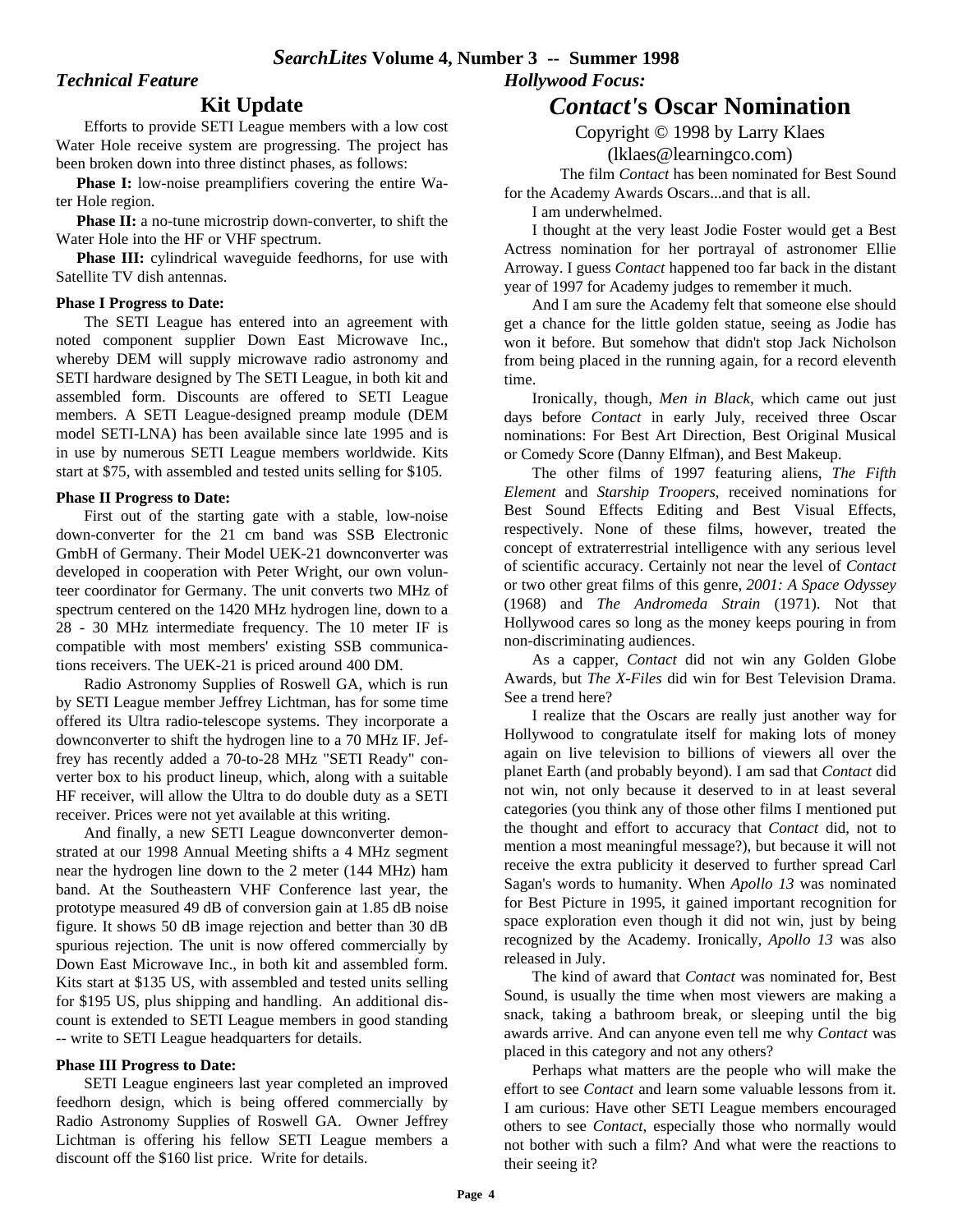## *Dialog:*

# **The Secret of 70Virginis by H. Paul Shuch, Executive Director**

One of the persistent rumors circulating on the Internet, a myth that just won't go away, is the allegation that SETI has received signals from the direction of 70 Virginis. 70Vir is a Sun-like star which we now know to have at least one planet, possibly in the habitable zone. It's claimed that we're hiding this knowledge from the public. In the interest of dispelling that myth, I reproduce below an email dialog between myself and an interested, though skeptical, SETI League member:

*Someone in England said "SETI has received some radio signals from Virginis70." Is there anything to this statement?*

That British news quote was a prime example of something taken out of context by journalists who don't fully understand the science they're reporting. The short answer is "no." The long answer is:

When the planet at 70Vir was discovered, Dan Werthimer of U.C. Berkeley SERENDIP project commented (it was at the January 1996 AAAS meeting in Baltimore, as I recall) that SERENDIP had already looked closely at 70Vir at 435 MHz, and all the signals detected were statistically consistent with background noise. "Aha!" must have thought the journalist, "Signals HAVE been detected!" That's what got reported, and keeps surfacing. No signals, folks, just noise. (But that doesn't mean we shouldn't keep looking.)

By the way, when I've related this incident at conferences, I've been labeled "part of the Government cover-up"!

*What UK publication broke the Virginis/SETI story? Mainstream?*

A mainstream newspaper, NOT a tabloid. Sorry, I don't recall which one.

*Does Dr. Paul Butler, U.C. Berkeley, have input into the SETI agenda in conjunction with the search for extrasolar planetary search? How does this work? Does SETI ever cue Dr. Geoff Marcy and Dr. Paul Butler to look in regions where anomalous signals have been detected? Which comes first, the signal or the planet?*

The planet, where there's any coupling whatever, but the two generally operate independently. SETI candidate signals usually cannot be associated with a single, specific star; the beamwidths of the antennas are too broad. (Even the Big Ear radio telescope at Ohio State University, one of the narrowest, has about five stars within its field of view at any given time.) Since interesting signals can generally be narrowed down only to a general region, we don't provide much input to the planet hunters. And since they already know which nearby stars are most Sun-like and of the right age, mass, temperature combination to form planets, they don't really need our input. As it happens, the star catalogs used by the targeted search SETI folk and the planet hunters have a good deal of overlap anyway.

On the other hand, when confirmed planets are announced, we do one of two things:

1. review data for past observations of the region of the sky containing that particular star,

2. absent such past observations, we take a look.

"We," in this case, is those doing targeted searches. The SETI League is engaged in an all-sky survey. See http://www.setileague.org/general/whatsurv.htm for an explanation of the two complimentary strategies.

*Joe McNally wrote in Fortean Times Magazine, "Soon after the planet's discovery was announced, SETI (the search for extra terrestrial intelligence) ran a quick check on their records, and discovered a number of anomalous signals coming from the direction of 70 Virginis."*

They failed to print the rest of the sentence: "which were consistent with noise!" I love it when things are taken out of context, don't you?

*What is Dan Werthimer's role; i.e., what is the mission of SERENDIP?*

Dan is a faculty member at University of California, Berkeley, in charge of coordinating SERENDIP. See http://sag-www.ssl.berkeley.edu/serendip for an overview of SERENDIP's mission.

*Does SERENDIP work hand-in-hand towards finding remote planets?*

No, SERENDIP is a parasitic SETI program (see their website), so they don't get to choose their targets.

*You indicate that SETI will continue to scan 70 Virginis. What is the objective, or why the additional curiosity?*

SERENDIP IV at Arecibo runs at a different frequency than SERENDIP III, so repeat looks at previously scanned targets would be standard procedure.

*How are anomalous signals CONSISTENT with noise? I don't understand. What is the usual, what isn't?*

Everything that's at a temperature above absolute zero generates radio signals. These are natural signals (noise), NOT artificial or created by intelligent beings. You can see such thermal noise by turning on your TV to an unused channel -- it looks like a snowstorm. You would receive such signals from any star. (In fact, if you watch satellite TV, you will notice that twice a year, at the equinoxes, you receive interference from our own Sun, as it aligns with the geosynchronous satellite belt. That signal is surely not intelligently generated.) You do statistical analysis on all signals to see if there's anything artificial buried in them. In the case of 70Vir, there wasn't. Although it's easily detected, noise is not a "signal" in the sense of being evidence of ETI.

Now I had intended to put this myth to rest, not make a career of it, so this will have to suffice. Thanks for your interest.